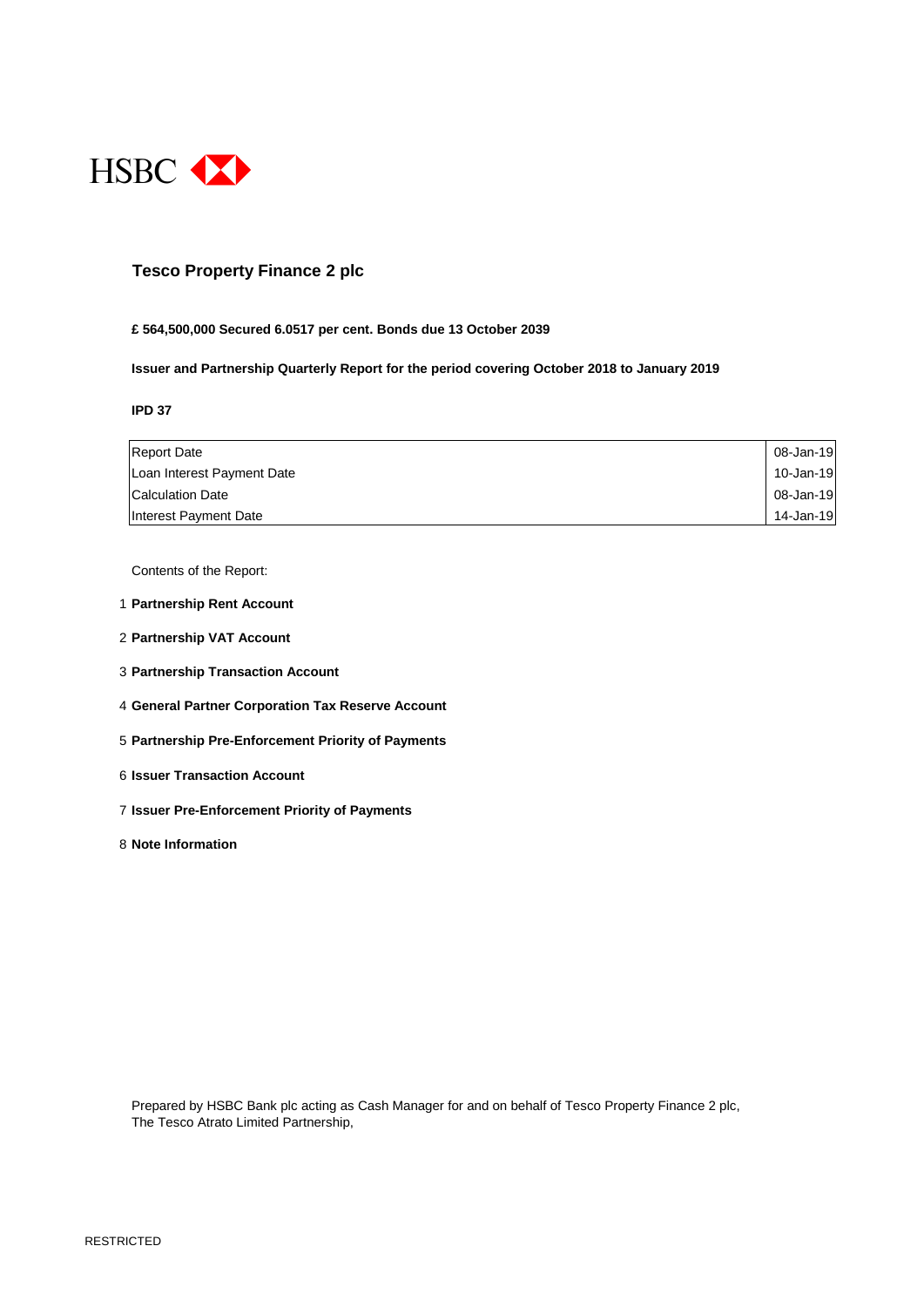## **1. Partnership Rent Account**

|                                                  | <b>Opening Balance</b>                                     | $\overline{\phantom{a}}$                                            | Cr                     |
|--------------------------------------------------|------------------------------------------------------------|---------------------------------------------------------------------|------------------------|
| <b>DATE</b>                                      | <b>ENTRY DETAILS</b>                                       | AMOUNT (£)                                                          | CR/DR                  |
| 16-Aug-17<br>20-Sep-17<br>14-Dec-18<br>10-Jan-19 | Rent<br>Rent<br>Rent<br>To Partnership Transaction Account | ۰<br>$\overline{\phantom{a}}$<br>9,744,497.06 Cr<br>9,744,497.06 Dr | <b>Cr</b><br><b>Cr</b> |
|                                                  | <b>Closing Balance</b>                                     | ۰.                                                                  | Cr                     |
|                                                  |                                                            |                                                                     |                        |

## **2. Partnership VAT Account**

|             | Opening Balance        | 1,948,899.41 Cr |       |
|-------------|------------------------|-----------------|-------|
| <b>DATE</b> | <b>ENTRY DETAILS</b>   | AMOUNT (£)      | CR/DR |
|             |                        |                 |       |
| 29-Oct-18   | <b>VAT Payment</b>     | 1,948,500.93 Dr |       |
| 10-Jan-19   | Funding                | 398.48 Dr       |       |
| 14-Dec-18   | <b>VAT Funding</b>     | 1,948,899.41 Cr |       |
|             |                        |                 |       |
|             | <b>Closing Balance</b> | 1,948,899.41 Cr |       |
|             |                        |                 |       |

## **3. Partnership Transaction Account**

|               | Opening Balance                  | 433,734.77 Cr            |       |
|---------------|----------------------------------|--------------------------|-------|
| <b>DATE</b>   | <b>ENTRY DETAILS</b>             | AMOUNT (£)               | CR/DR |
|               |                                  |                          |       |
| 07-Jan-19     | <b>Credit Interest</b>           | 4,336.29 Cr              |       |
| 10-Jan-19     | Transfer from VAT Account        | 398.48 Cr                |       |
| 10-Jan-19     | <b>Transfer from Rent</b>        | 9,744,497.06 Cr          |       |
| $10 - Jan-19$ | <b>Trustee Fee</b>               | 1,500.00 Dr              |       |
| 10-Jan-19     | <b>Ongoing Fee</b>               | 8,450.00 Dr              |       |
| $10 - Jan-19$ | <b>Expenses</b>                  | 81,014.19 Dr             |       |
| 10-Jan-19     | Partnership Swap payment         | 687,326.00 Cr            |       |
| 10-Jan-19     | Partnership Debt                 | 10,258,559.12            | IDr   |
| 10-Jan-19     | Property Pool Manager Fee        | $\overline{\phantom{a}}$ | 1Dr   |
| $10 - Jan-19$ | Partnership distribution account | 20,769.29 Dr             |       |
|               | <b>Closing Balance</b>           | 500,000.00 Cr            |       |
|               |                                  |                          |       |

# **4. General Partner Corporation Tax Reserve Account**

| Opening Balance                     |            | $0.00$ Cr |
|-------------------------------------|------------|-----------|
| <b>DATE</b><br><b>ENTRY DETAILS</b> | AMOUNT (£) | CR/DR     |
|                                     |            |           |
| <b>Closing Balance</b>              |            | $0.00C$ r |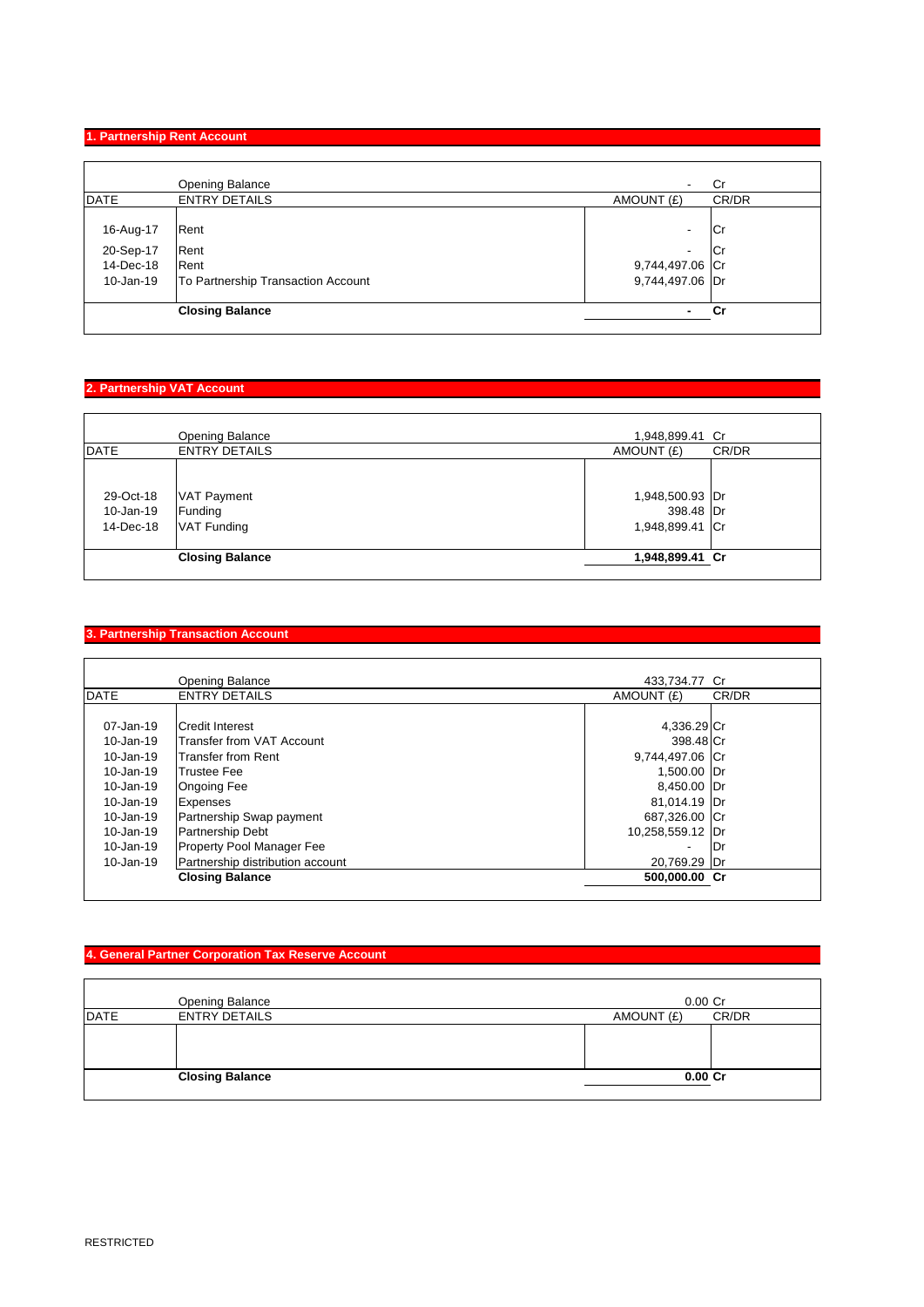# **5. Partnership Pre-Enforcement Priority of Payments**

| Date         |                                                                          | <b>Funds Paid Out of</b><br>account(E) | <b>Funds Received</b><br>into account $(f)$ |
|--------------|--------------------------------------------------------------------------|----------------------------------------|---------------------------------------------|
| 10-Jan-19    |                                                                          |                                        |                                             |
|              | <b>Partnership Available Funds</b>                                       |                                        |                                             |
| a)           | Rental Income                                                            |                                        | 9,744,497.06                                |
| b)           | Funds from Issuer under Partnership Swaps                                |                                        | 10,258,582.98                               |
| c)           | From Partnership VAT Account                                             |                                        | 398.48                                      |
| d)           | From Partnership Disposal Proceeds Account                               |                                        |                                             |
| e)           | From Partnership Insurance Proceeds Account                              |                                        |                                             |
| f            | Interest received by the Partnership Accounts and Rent Account           |                                        | 4,336.29                                    |
| g)           | Eligible Investment Earnings by Partnership                              |                                        |                                             |
| h)           | Advance under Committed Subordinated Loan Agreement                      |                                        |                                             |
| i)           | Net proceeds of a CPO Disposal or a Mortgage Property                    |                                        |                                             |
| j)           | Net proceeds of a disposal of a Mortgage Property                        |                                        |                                             |
| k)           | Any other sums standing to the credit of the Partnership Transaction Ac  |                                        |                                             |
|              | <b>Partnership Pre-Enforcement Priority of Payments</b>                  |                                        |                                             |
| a)           | <b>Partnership Security Trustee Fees</b>                                 | 1,500.00                               |                                             |
| b)           | Issuer Security Trustee Fee, Bond Trustee, operating expenses of the     |                                        |                                             |
|              | Issuer (Ongoing Partnership Facility Fee)                                | 2,700.00                               |                                             |
| C)           | Partnership Operating Expenses excluding GP UK Tax                       | 79,961.15                              |                                             |
| d)           | Partnership Operator Fee                                                 | 1,053.04                               |                                             |
| d)           | Property Advisor Fee (Annual 25 K Jan)                                   |                                        |                                             |
| d)           | Nominees Corporate Services Provider Fee                                 |                                        |                                             |
| d)           | Nominees Holdco Corporate Services Provider Fee                          |                                        |                                             |
| d)           | Nominees Side Letter payments                                            |                                        |                                             |
| d)           | Nominees Holdco Side Letter payments                                     |                                        |                                             |
| d)           | <b>Account Bank Fee</b>                                                  |                                        |                                             |
| d)           | Cash Manager Fee                                                         |                                        |                                             |
|              | Issuer Account Bank, PPA CM, CSP Fee (Ongoing Partnership Facility       |                                        |                                             |
| d)           | Fee)                                                                     | 5,000.00                               |                                             |
| d)           | Headlease payment                                                        |                                        |                                             |
| e)           | Partnership Expenses Ledger payment                                      | 8,223.63                               |                                             |
| f            | Partnership Debt Interest                                                | 7,352,565.12                           |                                             |
| $f$ )        | Partnership Swap payment                                                 | 9,571,256.98                           |                                             |
| g)           | Partnership Debt Principal                                               | 2,905,994.00                           |                                             |
|              | Issuer Partnership Swap Termination Amount (Ongoing Partnership Facility |                                        |                                             |
| h)           | Fee)                                                                     | 750.00                                 |                                             |
| i)           | Partnership Swap Termination Amount                                      |                                        |                                             |
| j)           | Property Pool Manager Fee                                                |                                        |                                             |
| k)           | Partnership Expenses Ledger payment                                      | 58,041.60                              |                                             |
| $\mathsf{I}$ | <b>Alteration Adjustment Rent</b>                                        |                                        |                                             |
| m)           | Committed Subordinated Loan payment                                      |                                        |                                             |
| n)           | Partnership Distribution Account                                         | 20,769.29                              |                                             |
|              | Totals                                                                   | 20,007,814.81                          | 20,007,814.81                               |

| <b>Expense Reserve Ledger - Max GBP 500,000.00</b> |                                     |                     |
|----------------------------------------------------|-------------------------------------|---------------------|
|                                                    | Opening Balance                     | 433,734.77 Cr       |
| <b>DATE</b>                                        | <b>ENTRY DETAILS</b>                | AMOUNT (£)<br>CR/DR |
|                                                    | Partnership Expenses Ledger payment | 58,041.60 CR        |
|                                                    | Partnership Expenses Ledger payment | 8.223.63 CR         |
|                                                    | <b>Closing Balance</b>              | 500,000.00 Cr       |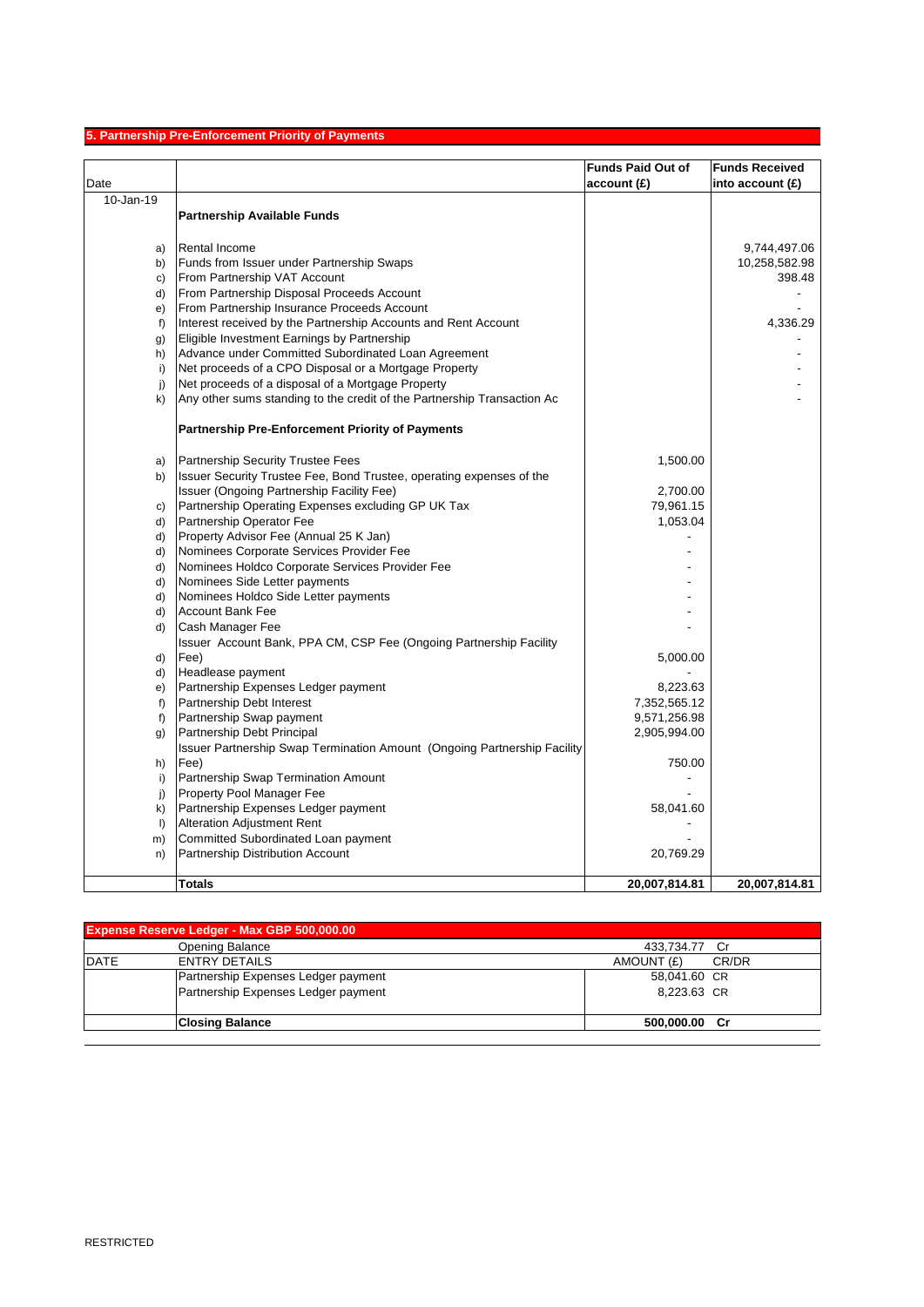# **6. Issuer Transaction Account**

|             | <b>Opening Balance</b>                                      | 84,647.34 Cr     |       |
|-------------|-------------------------------------------------------------|------------------|-------|
| <b>DATE</b> | <b>ENTRY DETAILS</b>                                        | AMOUNT (£)       | CR/DR |
|             |                                                             |                  |       |
| 01-Nov-18   | <b>Credit Interest</b>                                      | 66.30 Cr         |       |
| 03-Dec-18   | Credit Interest                                             | 29.61 Cr         |       |
| 02-Jan-19   | Credit Interest                                             | 27.25 Cr         |       |
| 10-Jan-19   | <b>Swaps Receipts</b>                                       | 687,326.00 Cr    |       |
| 14-Jan-19   | Partnership Debt                                            | 10,258,559.12 Cr |       |
| 14-Jan-19   | <b>Swap Pays</b>                                            | 687,326.00 Dr    |       |
| 14-Jan-19   | <b>Ongoing Fee</b>                                          | 7,700.00 Cr      |       |
| 14-Jan-19   | <b>HSBC Fee</b>                                             | 7,700.00         | Dr    |
| 14-Jan-19   | <b>Issuer Operating Expenses</b>                            | ٠                | Dr    |
| 14-Jan-19   | Issuer Profit (paid as part of Ongoing Fee)                 | 750.00           | -ICr  |
| 14-Jan-19   | <b>Notes</b>                                                | 10,258,559.11    | l Dr  |
| 14-Jan-19   | <b>Issuer/Issuer Holdco Corporate Services Provider Fee</b> | ٠                | lDr   |
|             | <b>Closing Balance</b>                                      | 85,520.51 Cr     |       |
|             |                                                             |                  |       |

# **7. Issuer Pre-Enforcement Priority of Payments**

| Date           |                                                      | <b>Funds Paid Out of</b><br>account (£) | <b>Funds Received</b><br>into account $(f)$ |
|----------------|------------------------------------------------------|-----------------------------------------|---------------------------------------------|
| 14-Jan-19      |                                                      |                                         |                                             |
|                |                                                      |                                         |                                             |
|                | <b>Issuer Available Funds</b>                        |                                         |                                             |
| a)             | Funds due to Issuer under Partnership Swap Agreement |                                         | 9,571,256.98                                |
| b)             | Amounts due to Issuer in respect of Partnership Loan |                                         | 10,267,009.12                               |
| c)             | Any amount due to Issuer under Issuer Swap Agreement |                                         | 10,258,582.98                               |
| d)             | Ineterest Received by Issuer on Transaction Account  |                                         |                                             |
| e)             | Eigible Investment Earnings                          |                                         |                                             |
|                |                                                      |                                         |                                             |
|                | <b>Issuer Pre-Enforcement Priority of Payments</b>   |                                         |                                             |
| a)             | <b>Bond Trustee Fee</b>                              | 1,200.00                                |                                             |
| a)             | <b>Issuer Security Trustee Fee</b>                   | 1,500.00                                |                                             |
| b)             | <b>Issuer Operating Expenses</b>                     |                                         |                                             |
| c)             | Issuer/Issuer Holdco Corporate Services Provider Fee |                                         |                                             |
| c)             | Paying Agent Fee                                     | 500.00                                  |                                             |
| c)             | <b>Account Bank Fee</b>                              | 750.00                                  |                                             |
| c)             | Cash Manager Fee                                     | 3,750.00                                |                                             |
| d)             | <b>Bond Interest</b>                                 | 7,352,565.11                            |                                             |
| d)             | <b>Bond Principal</b>                                | 2,905,994.00                            |                                             |
| d)             | <b>Issuer Swap Provider</b>                          | 9,571,256.98                            |                                             |
| d)             | Partnership Swap payment                             | 10,258,582.98                           |                                             |
| e)             | <b>Issuer Profit</b>                                 | 750.00                                  |                                             |
| f)             | <b>Swap Subordinated Amounts</b>                     |                                         |                                             |
| $\mathfrak{g}$ | <b>Issuer Partnership Swap Termination Amount</b>    |                                         |                                             |
| h)             | <b>Issuer Transaction Account</b>                    | 0.01                                    |                                             |
|                | <b>Totals</b>                                        | 30,096,849.08                           | 30,096,849.08                               |